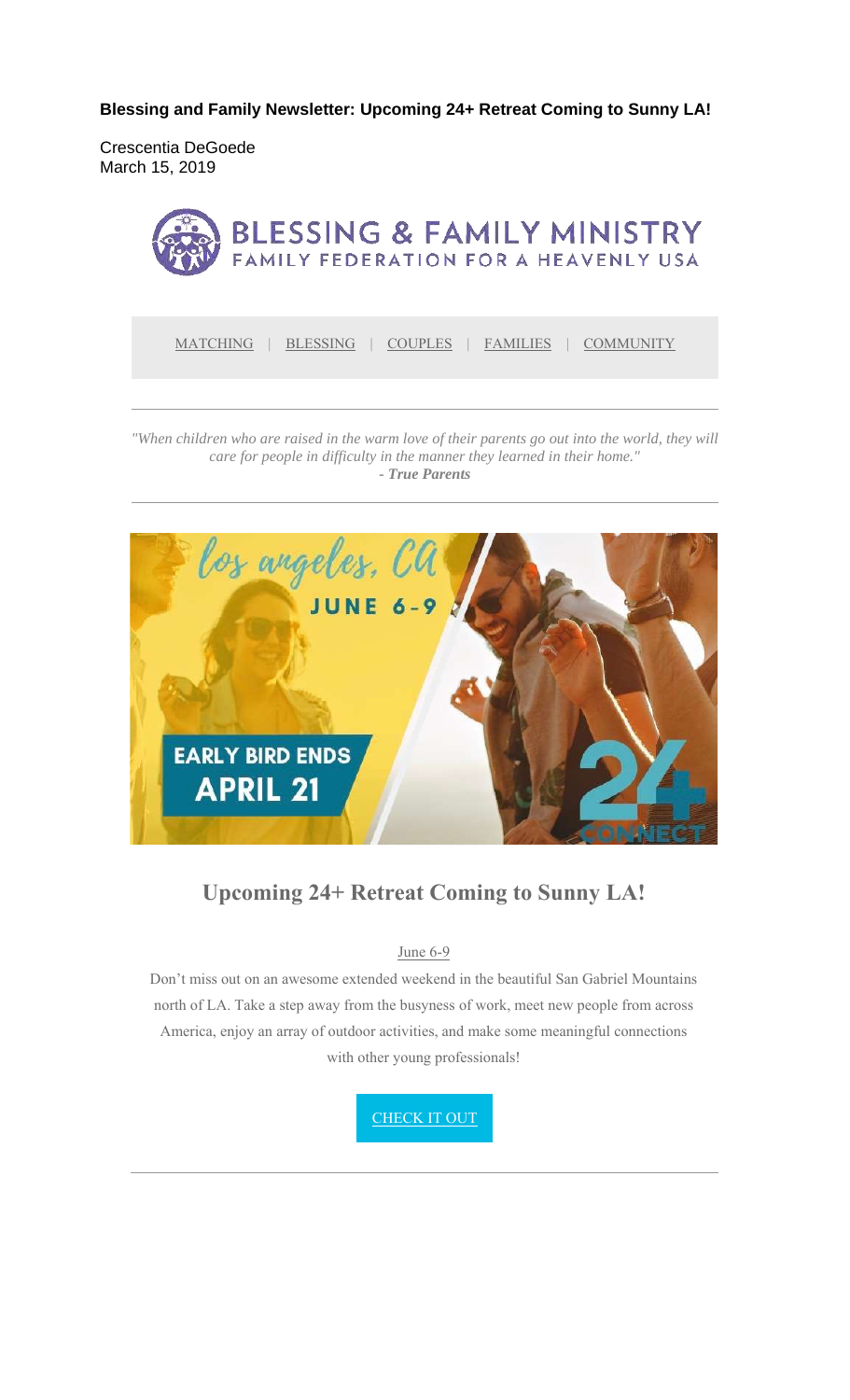



# **Inspiration for Parents – Words from True Parents**

A booklet of True Parents' words on parenting, just for parents. True Parents describe family as the "School of Love" and identify parents' love for their child as the highest form of love...

GET A COPY



# **Hidden Expectations and Your Marriage**

Expectations are natural, but when they are unconscious and below the surface, they can wreak havoc on our marriages! Uncovering what they are is the first step, and then learning to manage them is the next!

READ ARTICLE



## **Love Is A Verb—Pushing the Pause Button**

The desire to love is not itself love. Love is an act of will—namely an intention and action. Will also implies choice. We do not have to love. We chose to love.

READ ARTICLE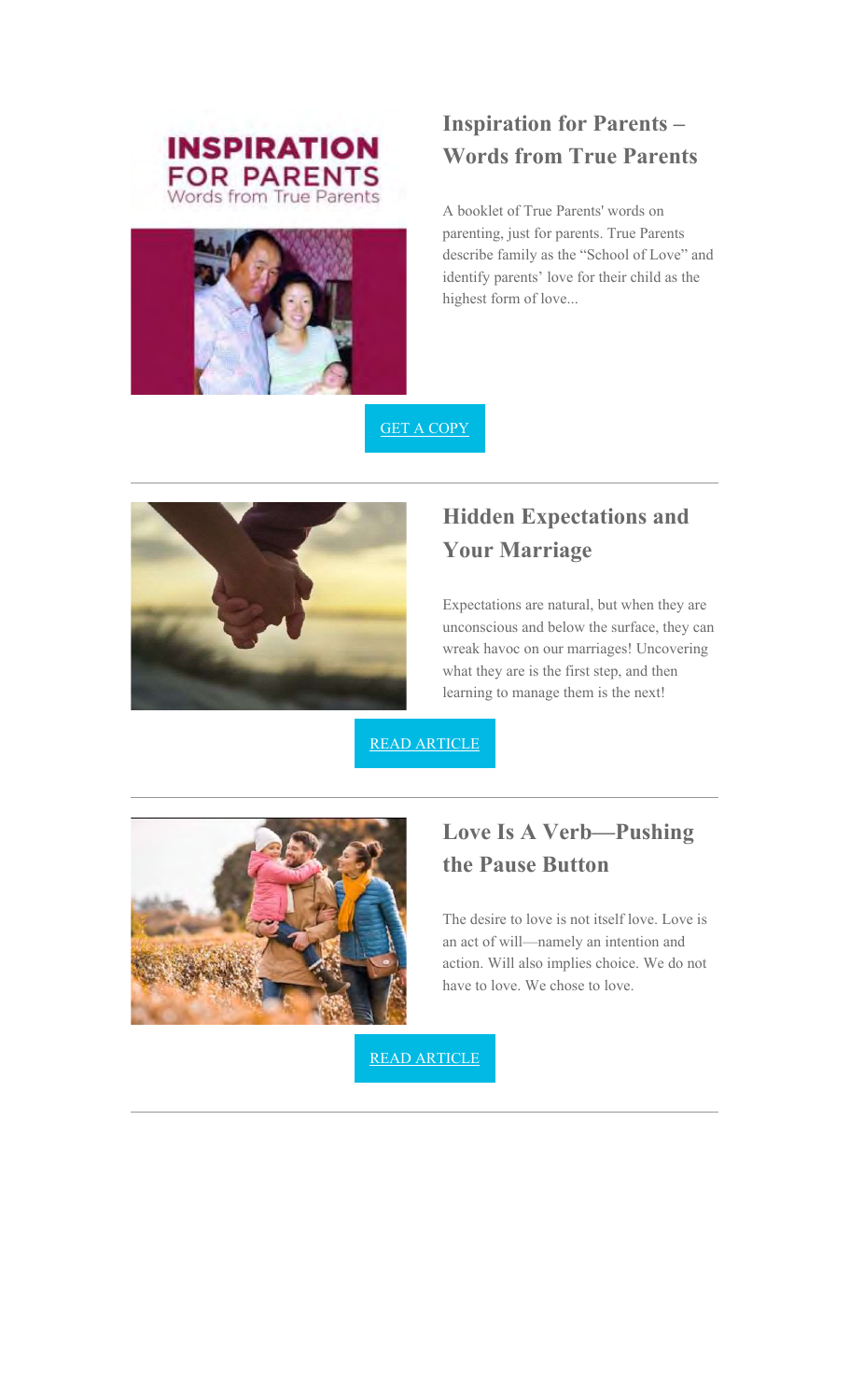

# **[Webinar] The \$80,000 Question: What To Do About Long-Term Care**

March 21 @ 9PM (EST) Join us to hear from Ray Martin and Paul Pendorf about *What To Do About Long-Term Care*...

SIGN UP FREE

Follow us on Facebook!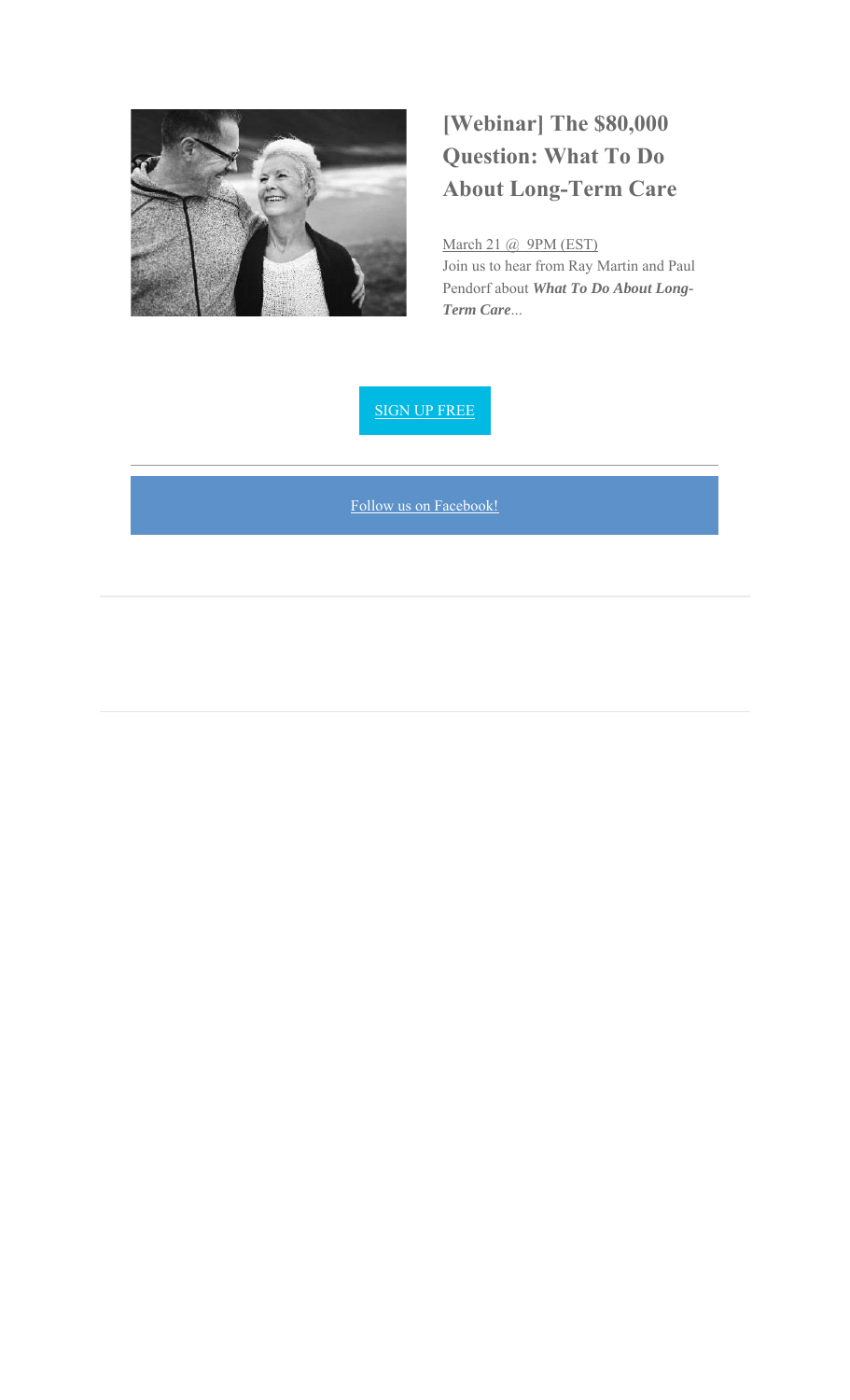**Menu Cart**

# HSA Books

Home > Inspiration for Parents - Words from True Parents

# **INSPIRATION FOR PARENTS** Words from True Parents



**BLESSING & FAMILY MINISTRY**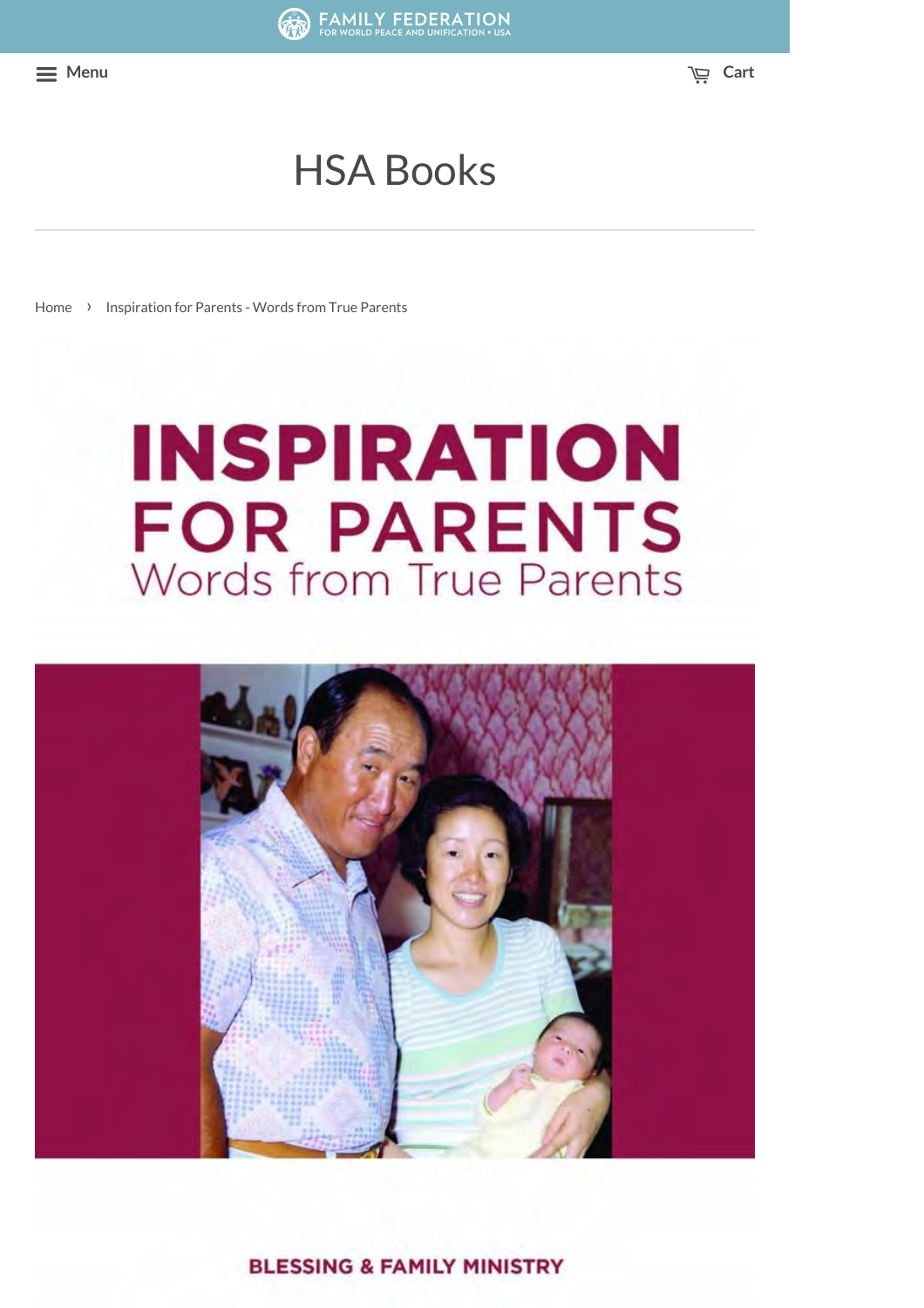# Inspiration for Parents - Words from True Parents

### \$ 7.50

### ADD TO CART

True Parents describe Family as the "School of Love" and identify parents' love for their child as the highest form of love. There's nothing closer to Heavenly Parents' Heart than the parent-child relationship. Through investing in your relationship with your child, you are also investing in your relationship with God. The greater the love of parent and child the greater the love you can experience from God, as well as, joy you can bring to God.

5.5 x 8.5 in. 3.5 oz

### **Share this Product**



# Related Items



**Light of Glory: Children's Stories on the Early Days of the Unification Church** \$15.00



**True Parents & Me** \$7.00



**In Out Roundabout** \$10.00